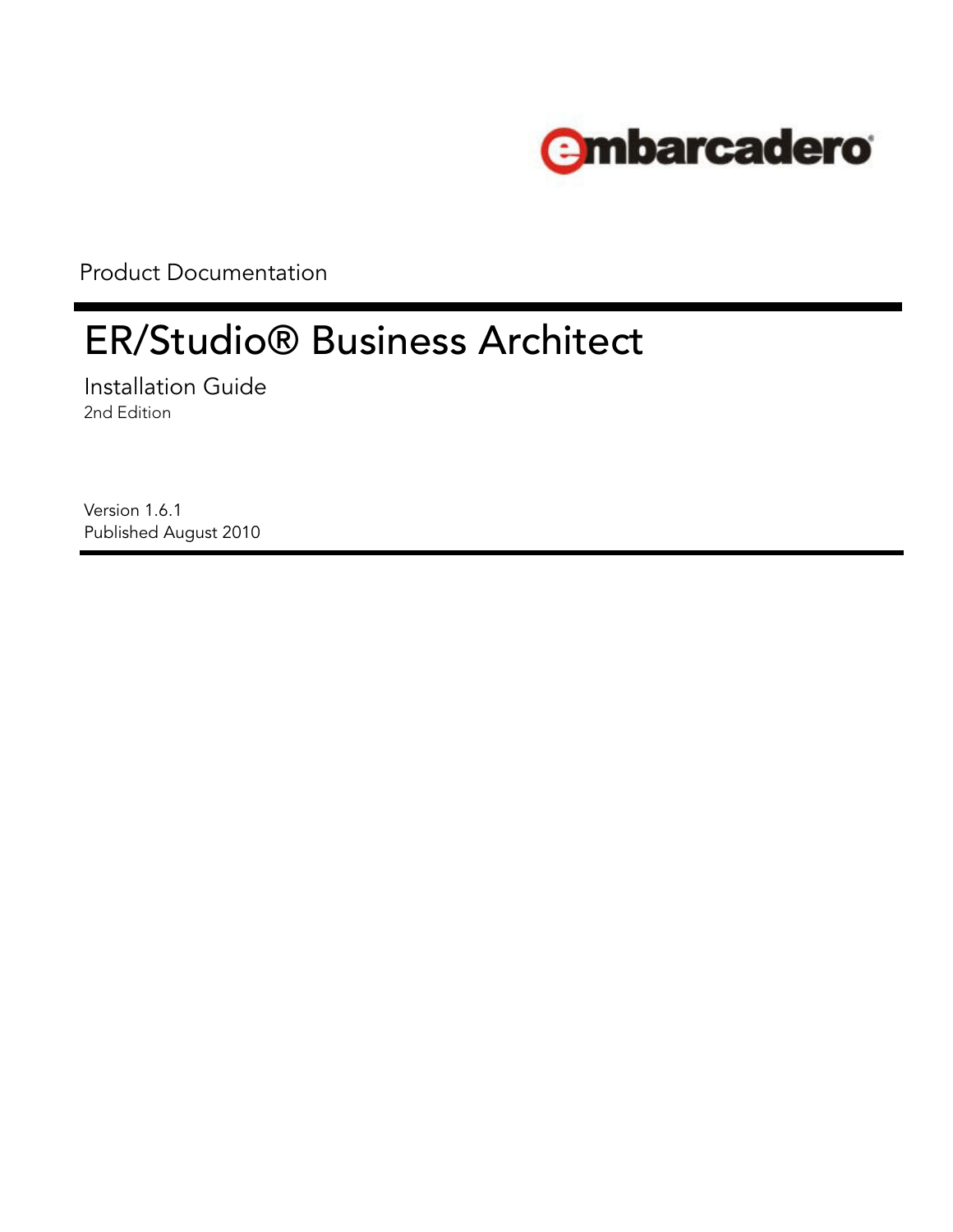© 2010 Embarcadero Technologies, Inc. Embarcadero, the Embarcadero Technologies logos, and all other Embarcadero Technologies product or service names are trademarks or registered trademarks of Embarcadero Technologies, Inc. All other trademarks are property of their respective owners.

Embarcadero Technologies, Inc. is a leading provider of award-winning tools for application developers and database professionals so they can design systems right, build them faster and run them better, regardless of their platform or programming language. Ninety of the Fortune 100 and an active community of more than three million users worldwide rely on Embarcadero products to increase productivity, reduce costs, simplify change management and compliance and accelerate innovation. The company's flagship tools include: Embarcadero® Change Manager™, CodeGear™ RAD Studio, DBArtisan®, Delphi®, ER/Studio®, JBuilder® and Rapid SQL®. Founded in 1993, Embarcadero is headquartered in San Francisco, with offices located around the world. Embarcadero is online at www.embarcadero.com.

August 5, 2010

**CORPORATE HEADQUARTERS EMEA HEADQUARTERS ASIA-PACIFIC HEADQUARTERS** 100 CALIFORNIA STREET 12TH FLOOR SAN FRANCISCO, CALIFORNIA 94111 USA

YORK HOUSE 18 YORK ROAD MAIDENHEAD, BERKSHIRE SL6 1SF, UNITED KINGDOM

L7. 313 LA TROBE STREET

MELBOURNE VIC 3000 AUSTRALIA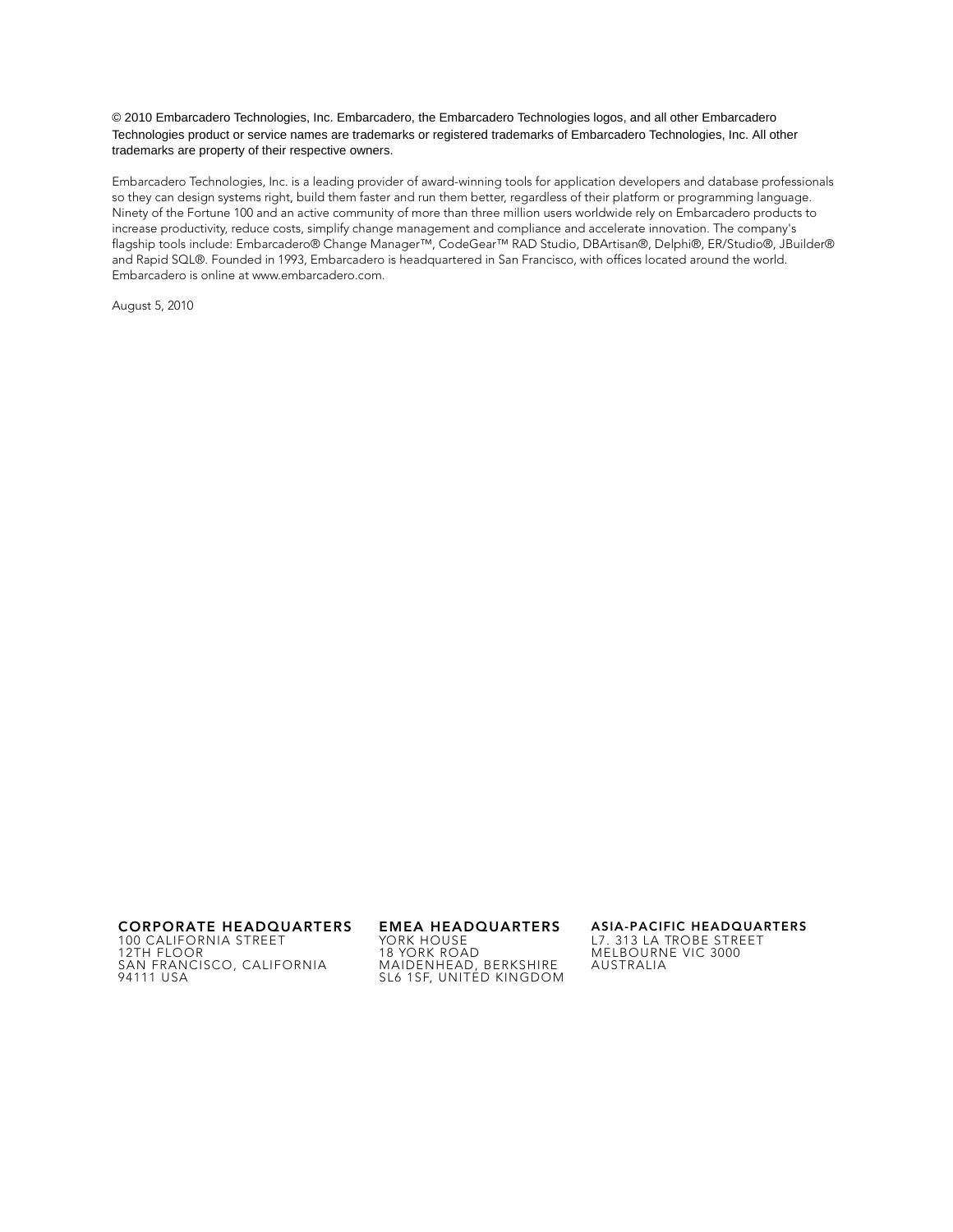# **Contents**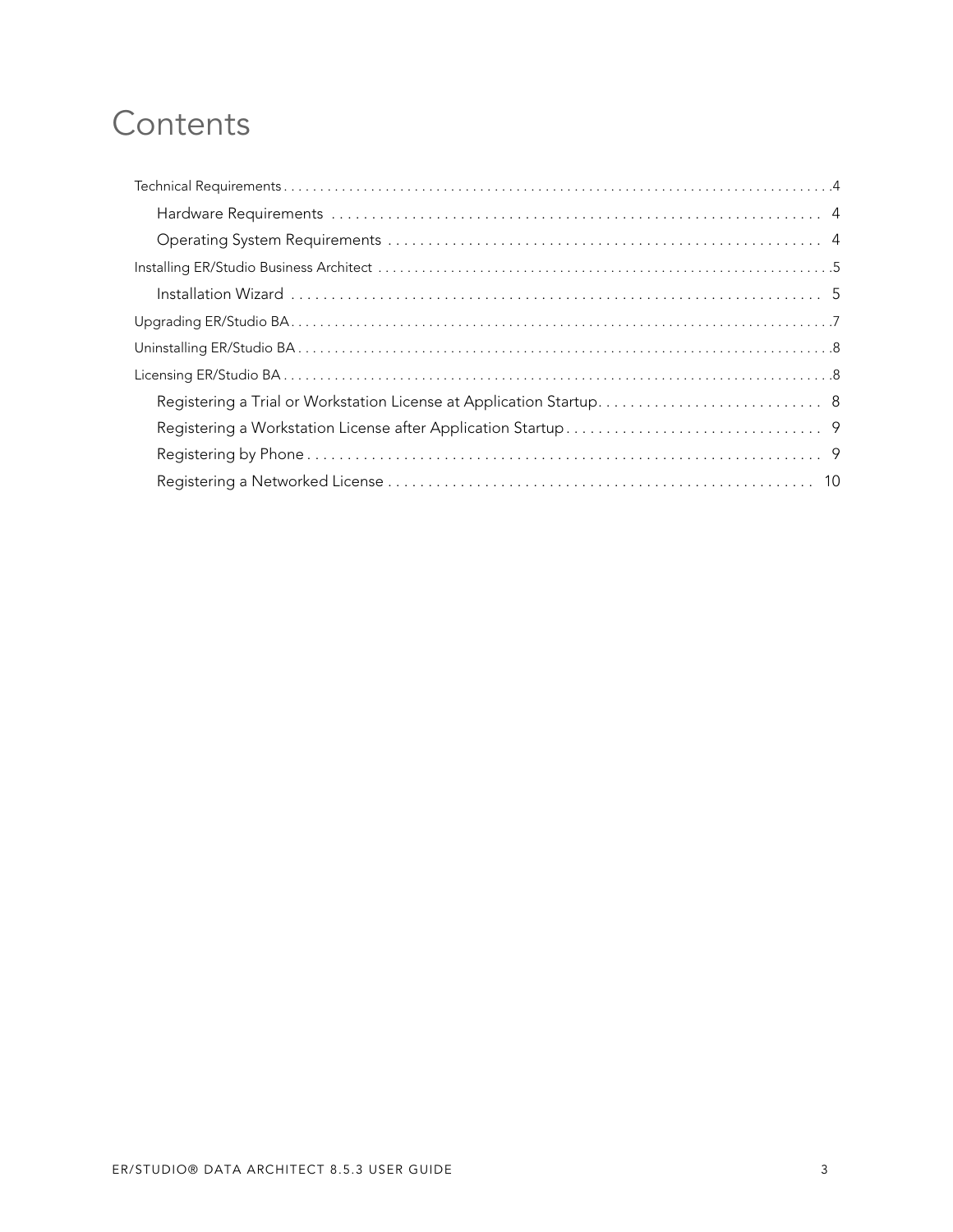# <span id="page-3-0"></span>TECHNICAL REQUIREMENTS

Embarcadero Technologies applications are 32-bit applications that run in a Microsoft Windows environment. Before using ER/Studio Business Architect (previously known as EA/Studio), verify that your environment meets the following requirements:

### <span id="page-3-1"></span>HARDWARE REQUIREMENTS

The following table outlines the minimum recommended requirements for installing ER/Studio BA:

| Hardware   | <b>Minimum Requirement</b>                                                            |
|------------|---------------------------------------------------------------------------------------|
| CPU        | $1.2$ GHz                                                                             |
| <b>RAM</b> | 1 GB MB                                                                               |
| Disk Space | Hard Drive Install 250 MB                                                             |
|            | Storage - Sufficient space for workspaces, which will vary according<br>to complexity |
| Video      | <b>SVGA</b>                                                                           |
|            | High resolution monitor (1024 x 768 or higher) with high color (16-<br>bit)           |
| Media      | DVD or Internet download (www.embarcadero.com)                                        |

## <span id="page-3-2"></span>OPERATING SYSTEM REQUIREMENTS

ER/Studio Business Architect supports the following operating systems:

- Microsoft Windows<sup>®</sup> XP SP2
- Microsoft<sup>®</sup> Vista <sup>®</sup> 2007
- Microsoft Windows® 7

#### **Notes**

- ER/Studio Business Architect (ER/Studio BA) 1.6.1 is supported on Windows Vista when using the Windows Vista Basic experience. The premium experience, Windows Aero®, is not supported for use with ER/Studio BA.
- When installing on Windows 7, you must run the installer in compatibility mode and run the setup executable with the -console parameter. For example, click **Start > Run...** and then enter C:\Downloads\erba161\_021610.exe -console.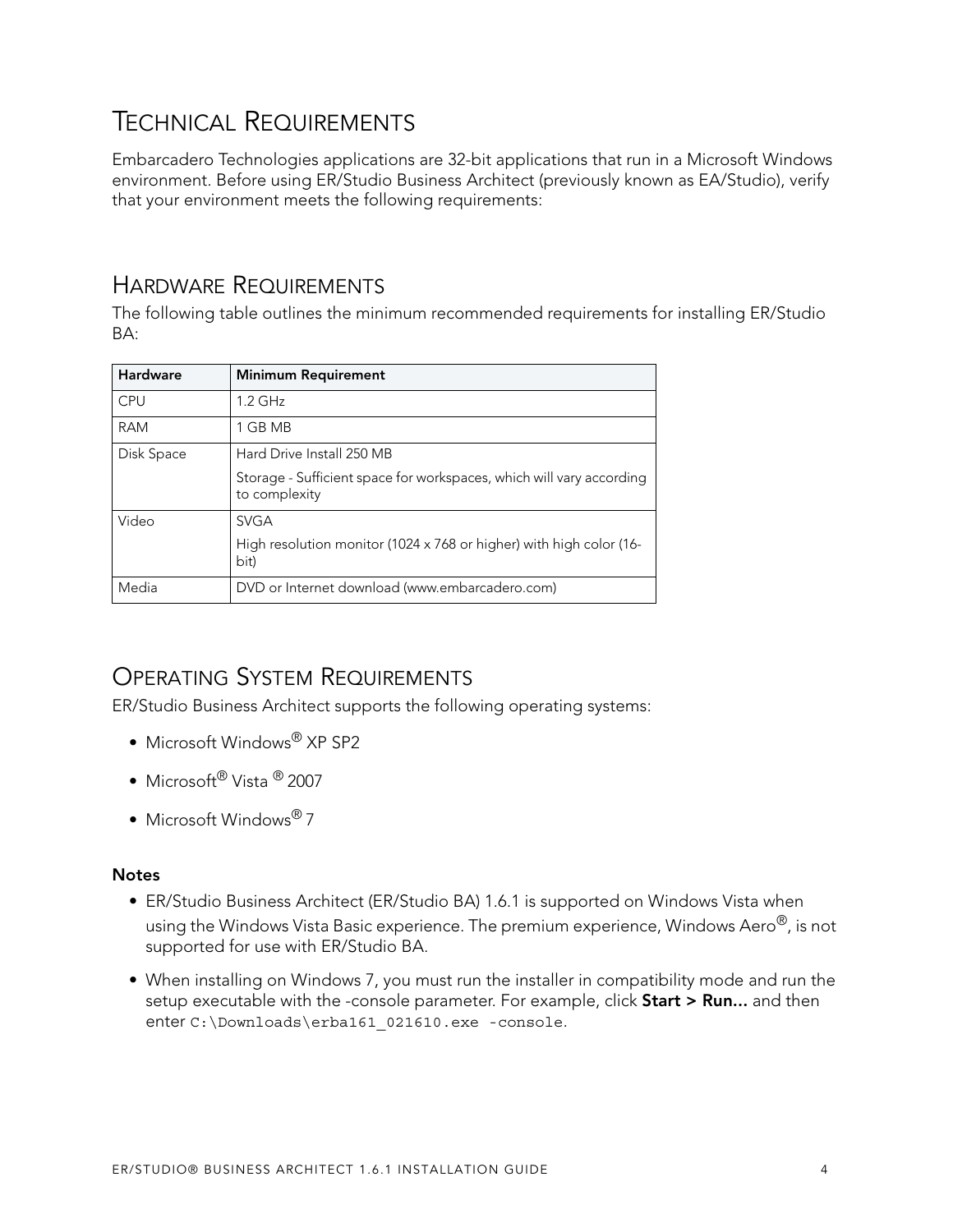# <span id="page-4-0"></span>INSTALLING ER/STUDIO BUSINESS ARCHITECT

This guide covers the installation requirements for the Embarcadero Technologies application, ER/Studio® Business Architect 1.6.1. Before you can install any Embarcadero Technologies application, your environment must meet the application's minimum technical requirements. After installation, you must license and register the application.

### <span id="page-4-1"></span>INSTALLATION WIZARD

The ER/Studio BA wizard-based installation guides you quickly through the product installation process. This section explains the Installation Wizard and covers some basic decisions you must make during installation. You must have administrative privileges to run the install.

**CAUTION:** If you have a previous version of ER/Studio BA installed (version 1.6 or earlier) it is recommended that you *uninstall* it before installing ER/Studio BA 1.6.1 However, you can run both versions because the 1.6 version will install in its own directory.

#### **Opening the Installation Wizard**

The ER/Studio BA Installation Wizard automatically starts when you insert your DVD or doubleclick your downloaded executable file. If you are installing from DVD and the installation does not start automatically, start it manually by double-clicking the file setup.exe, at the root of the DVD directory.

**NOTE:** When installing on Windows 7, the installer must be run in Windows XP or Windows Vista compatibility mode.

Once the install starts, there may be a brief period of time when nothing appears to be happening. The runtime environment is being initialized.

#### **Welcome Panel**

The Welcome panel of the Installation Wizard offers introductory information. Click Next and the Installation Wizard opens the License Agreement panel.

#### **Software License and Support Agreement Panel**

If you accept ER/Studio BA's Software License and Support Agreement, select I accept the terms in the license agreement and click Next to continue the installation process. If you select I do not accept the terms in the license agreement, the Next button will be grayed out, indicating that the installation of the product cannot continue.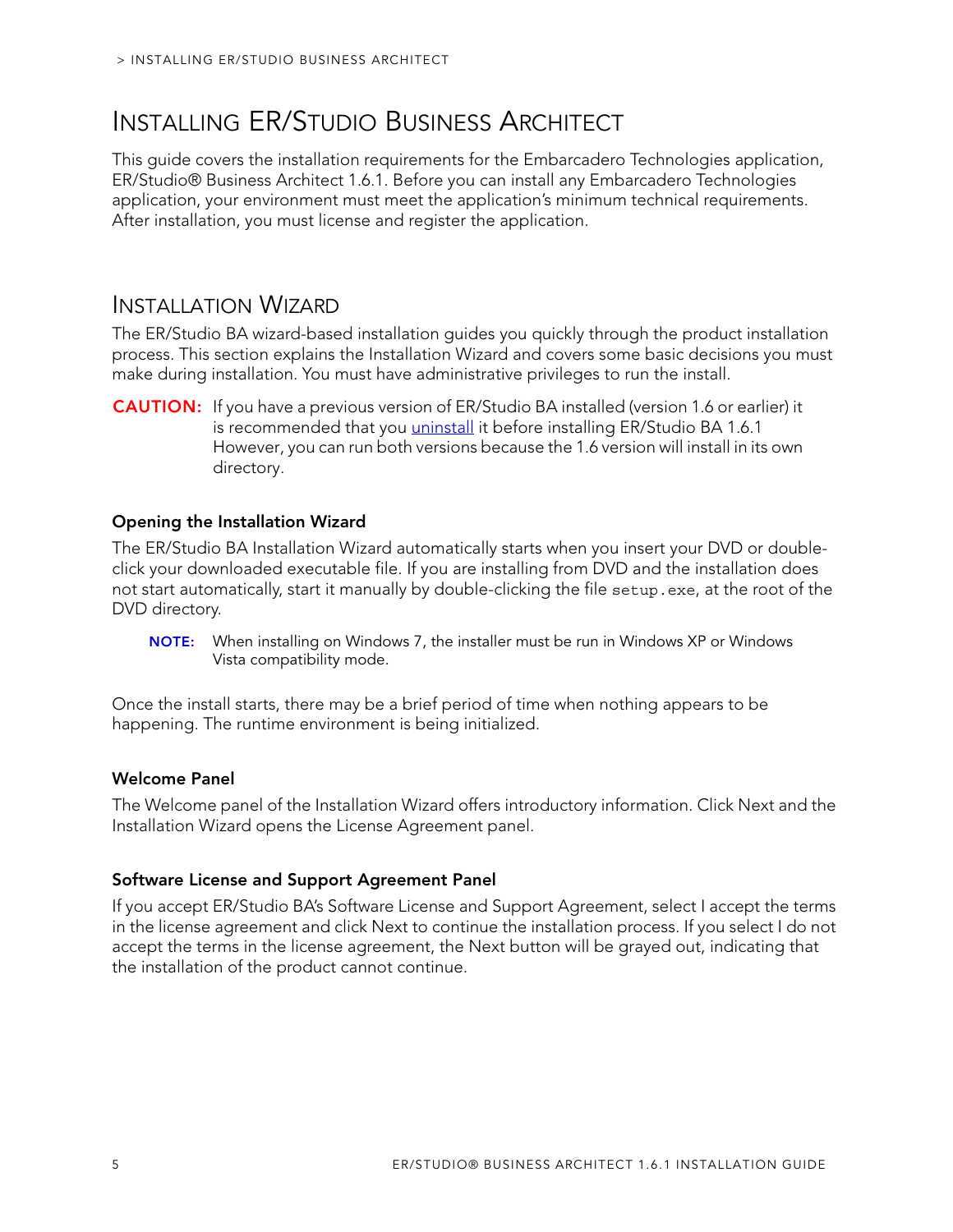#### **Install Directory Panel**

You can use the default directory, change the existing directory, or create a new directory. Once you have made your selection click Next to advance to the Install Type Panel.

**NOTE:** The default directory is x:\Program Files\Embarcadero\ERStudio Business Architect 1.6.

#### **Install Type Panel**

Specify the type of installation here. There are two installation types:

| <b>Installation Type</b> | Description                                                                                                                       |
|--------------------------|-----------------------------------------------------------------------------------------------------------------------------------|
| Typical                  | This is a complete installation, including all Program Files and<br>Samples Files. You can also install to a different directory. |
|                          | This is the recommend installation. If you select this option, the<br>Installation Wizard opens the Summary Information panel.    |
| Custom                   | Lets you specify if you want the Program Files and Sample Files<br>included.                                                      |
|                          | If you select this option, the Installation Wizard opens the Custom<br>Setup Panel.                                               |

#### **Custom Setup Panel**

In the Custom Setup panel you specify the files you want to install. Both files are selected by default:

| Feature       | <b>Description</b>                                                                                                                                                                |
|---------------|-----------------------------------------------------------------------------------------------------------------------------------------------------------------------------------|
| Program Files | All program files associated with ER/Studio BA, including<br>the help files.                                                                                                      |
| Sample Files  | The sample files include ER/Studio <sup>®</sup> models, Microsoft <sup>®</sup><br>Visio Models, Workspace samples, and Comma Separated<br>Values (CSV) data files, and templates. |

Deselect any files you want excluded and click Next for the **Summary Information panel**.

#### **Summary Information Panel**

The Summary Information panel summarizes the install information for your selected setup. Once you have reviewed all the summary information, click Install to start the install process.

**NOTE:** The installation may take several minutes. A progress screen displays what files are being installed and the percentage of completion.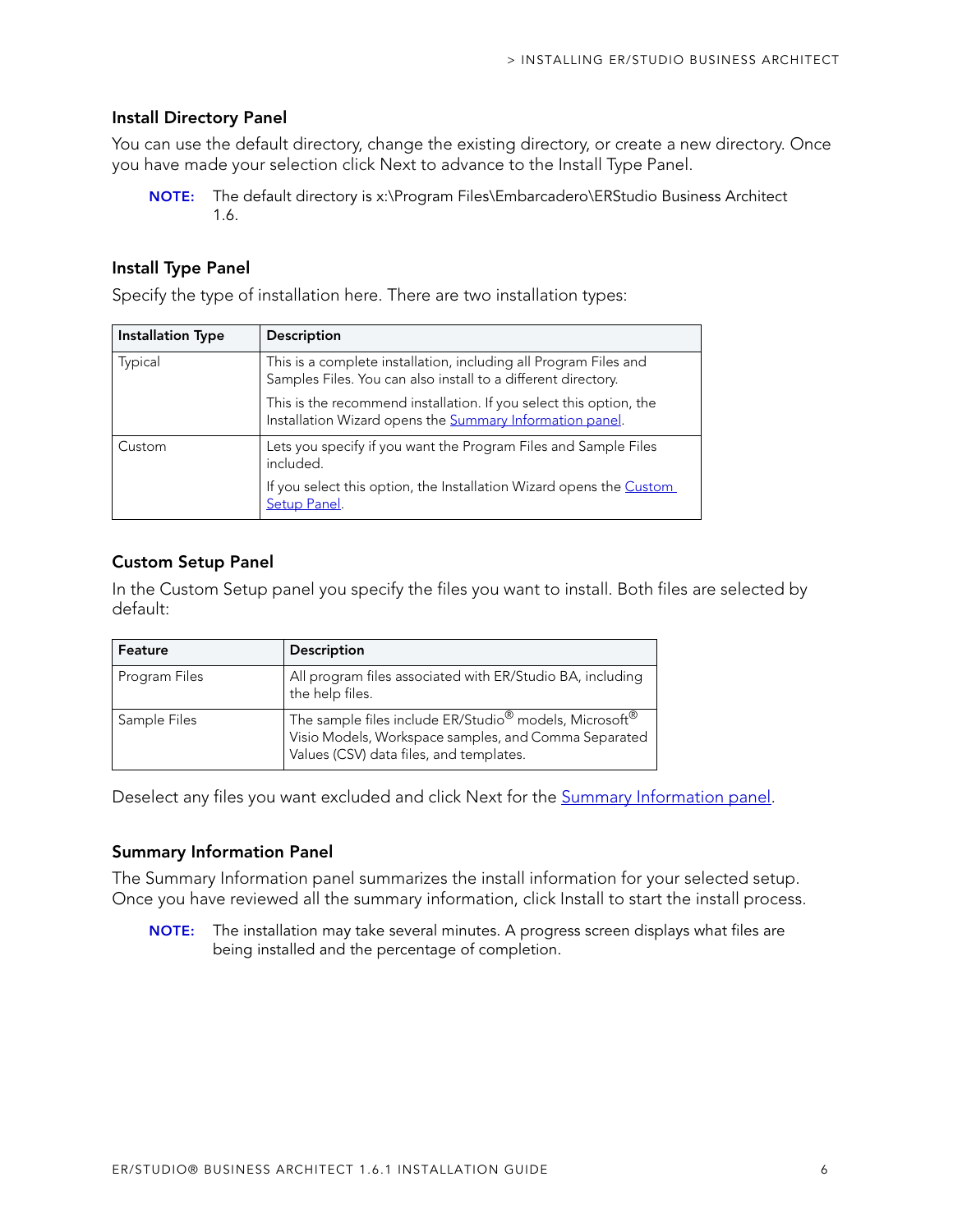#### **Final Panel**

The final panel appears when the Installation Wizard completes your installation. You have two options available to you:

| Option             | Description                                                                                                                         |
|--------------------|-------------------------------------------------------------------------------------------------------------------------------------|
| Show Release Notes | The Release Notes for the application<br>opens in a separate HTML browser<br>window.                                                |
|                    | Launch Embarcadero ER/Studio BA   Click this option to automatically open<br>the ER/Studio BA application when<br>you click Finish. |

Select one or more of the available options and click Finish. ER/Studio BA opens if the open option is selected. A command is placed on the Start menu and an ER/Studio BA shortcut icon is placed on your desktop.

For more information, see:

[Upgrading ER/Studio BA](#page-6-0)

[Uninstalling ER/Studio BA](#page-6-1)

[Licensing ER/Studio BA](#page-7-0)

# <span id="page-6-0"></span>UPGRADING ER/STUDIO BA

If you have an existing version of EA/Studio (renamed to ER/Studio Business Architect), the new 1.6 version will install to a new directory labeled ER/Studio Business Architect 1.6.1 by default. The previous version of EA/Studio, installed to the  $x:\P$  program Files\Embarcadero\EAStudioX.X directory, can be run separately.

- **NOTE:** The setup program looks for existing user preferences previously set on the machine. These settings are automatically applied to the new installation configuration.
- **CAUTION:** If you have installed the newer version of ER/Studio BA, your workspaces must be upgraded before they can be used. Therefore, it is not recommended to keep both versions on your computer as workspace files are not always compatible.

# <span id="page-6-1"></span>UNINSTALLING ER/STUDIO BA

To uninstall, use Microsoft's Add or Remove Programs option to remove the application. This opens the InstallShield Wizard for uninstalling the application. You have the option on the **Remove Preferences** panel to remove all preference data from your computer. If you choose to leave the preferences, they will be used for future installs.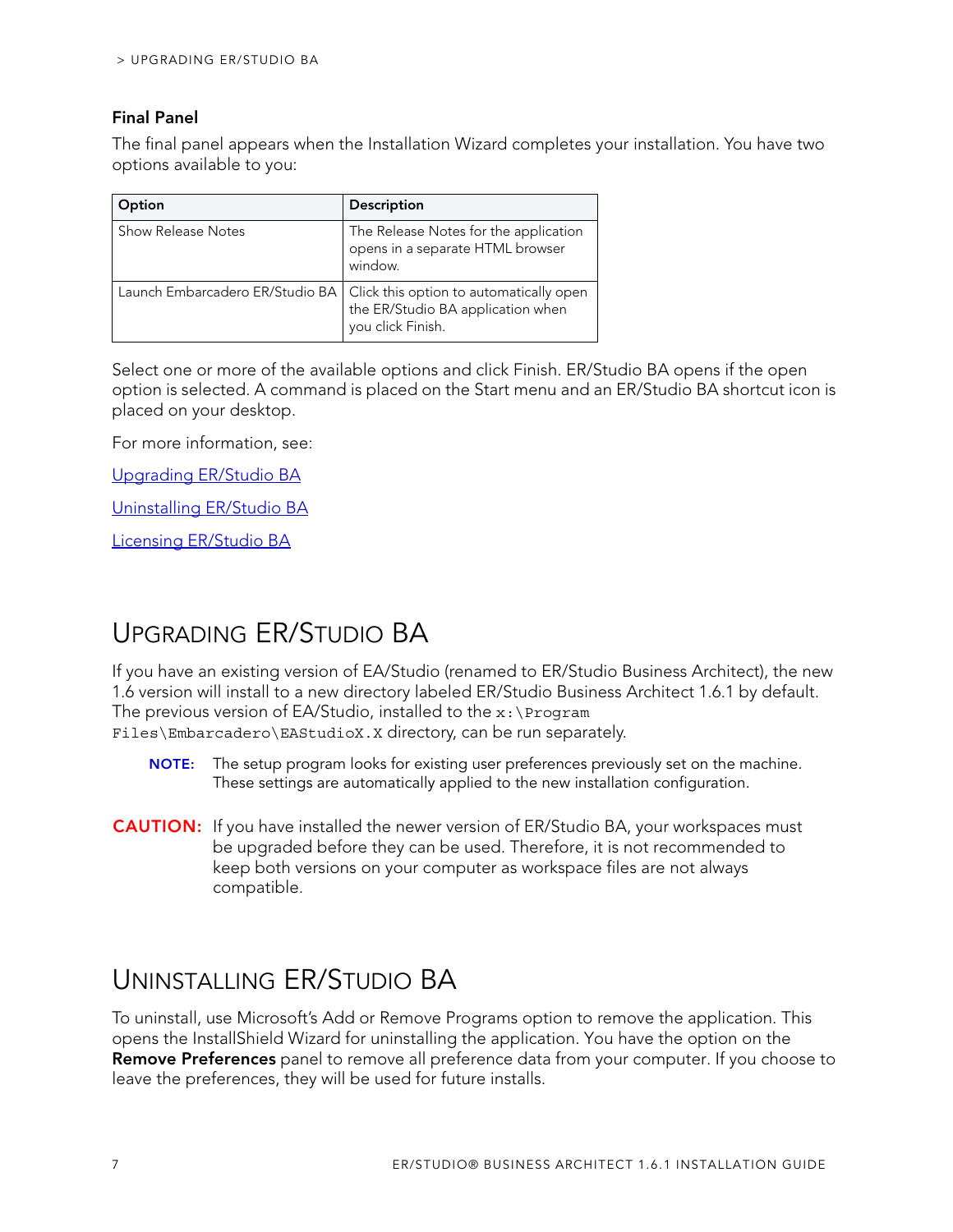The workspaces and all user-created projects, models, diagrams, and elements are not uninstalled. These workspaces typically reside in a different directory and are not removed.

**NOTE:** You can also uninstall by going to Start > Programs > Embarcadero ERStudio Business Architect 1.6.1 > Uninstall ERStudio BA.

# <span id="page-7-0"></span>LICENSING ER/STUDIO BA

ER/Studio BA requires a valid license in order to run. Three kinds of licenses are available: Trial, Workstation, and Networked.

- **Trial licenses:** A license for a 14-day, full-featured trial version of the product. The trial license must be registered before you can use the product.
- **Workstation licenses:** A license or set of licenses is tied to a particular workstation. The product can only be used on that workstation.
- **Networked licenses:** Networked licenses are administered and distributed by a central License Server (Embarcadero License Center or Acresso FLEXnet Publisher). There are two types of networked licenses: Concurrent and Networked Named User. With Concurrent licensing, users on different machines take turns using licenses from a shared pool. With Networked Named User licensing, licenses are pre-assigned to specific users setup on the license server's user list. Those users are guaranteed to have licenses available any time.

### <span id="page-7-1"></span>REGISTERING A TRIAL OR WORKSTATION LICENSE AT APPLICATION **STARTUP**

Shortly after downloading a trial version of an Embarcadero product, you should receive an email with a serial number, which you must register as follows. These instructions also apply if you have purchased a product and received a serial number prior to running the application for the first time, or if the trial period has expired.

- 1 Start the application. An **Embarcadero License Registration** dialog appears.
- 2 Copy the serial number from the email and paste it in the **Serial Number** field.
- 3 Enter your Embarcadero Developer Network account credentials in the **Login or Email** and **Password** fields. If you have not previously created an EDN account, or have forgotten your password, click **I need to create...** or **I've lost my password**.
- 4 Click **Register**.

Your activation file should be downloaded and installed automatically. If this does not happen, click the **Trouble Connecting? Try Web Registration** link and follow the prompts. If you still have problems, see [Registering by Phone.](#page-8-1)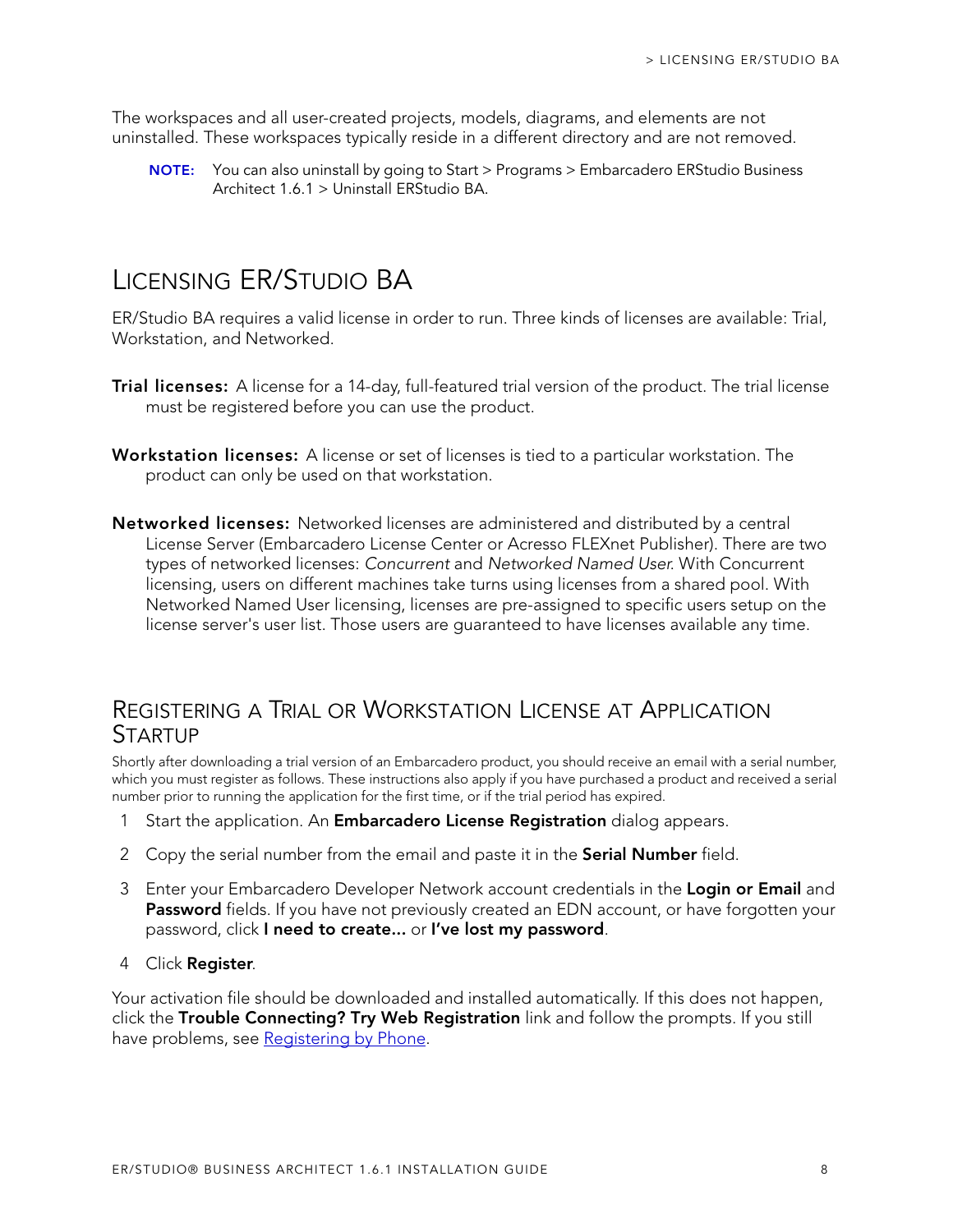### <span id="page-8-0"></span>REGISTERING A WORKSTATION LICENSE AFTER APPLICATION STARTUP

The following instructions assume that you have received a workstation license by email and that you currently have a valid trial license. If you did not install a trial version or the trial period has expired, follow the instructions in Registering a Trial or Workstation License at Application [Startup](#page-7-1) instead.

- 1 Select **Help > Embarcadero Licensing > License Registration**.
- 2 Copy the serial number from the email and paste it in the **Serial Number** field of the **Embarcadero License**
- 3 Provide Embarcadero Developer Network credentials in the **Login name or Email** and Password boxes. If you have not previously created an EDN account, or have forgotten your password, click **I need to create...** or **I've lost my password**.
- 4 Click **Register**.
- 5 If prompted to restart the application, click **Yes**.

Your activation file should be downloaded and installed automatically. If this does not happen, click the **Trouble Connecting? Try Web Registration** link and follow the prompts. If you still have problems, see [Registering by Phone.](#page-8-1)

### <span id="page-8-1"></span>REGISTERING BY PHONE

If you have problems with either of the above procedures, you can register licenses by phone. You will have to provide Developer Network credentials; the registration code displayed in the Embarcadero License Registration dialog that appears when you start an unlicensed application; the product base license serial number; and the license serial numbers for any additional features you have purchased.

For North America, Latin America, and Asia Pacific, call (415) 834-3131 option 2 and then follow the prompts. The hours are Monday through Friday, 6:00 A.M. to 6:00 P.M. Pacific time.

For Europe, Africa, and the Middle East, call +44 (0)1628-684 494. The hours are Monday to Friday, 9 A.M. to 5:30 P.M. U.K. time.

Shortly after phoning in, you will receive an email containing an activation file. Then do the following:

- 1 Save the file to the desktop or a scratch directory such as  $c:\temp$ .
- 2 Select **Help > Embarcadero Licensing > Show License Information**.
- 3 Click the **Import License** button in the upper right corner of the **Embarcadero Product License Manager**.
- 4 Click **Browse**, navigate to the directory where you saved the activation file, double-click it, and click **OK**.
- 5 If prompted to restart the application, click **Yes**.